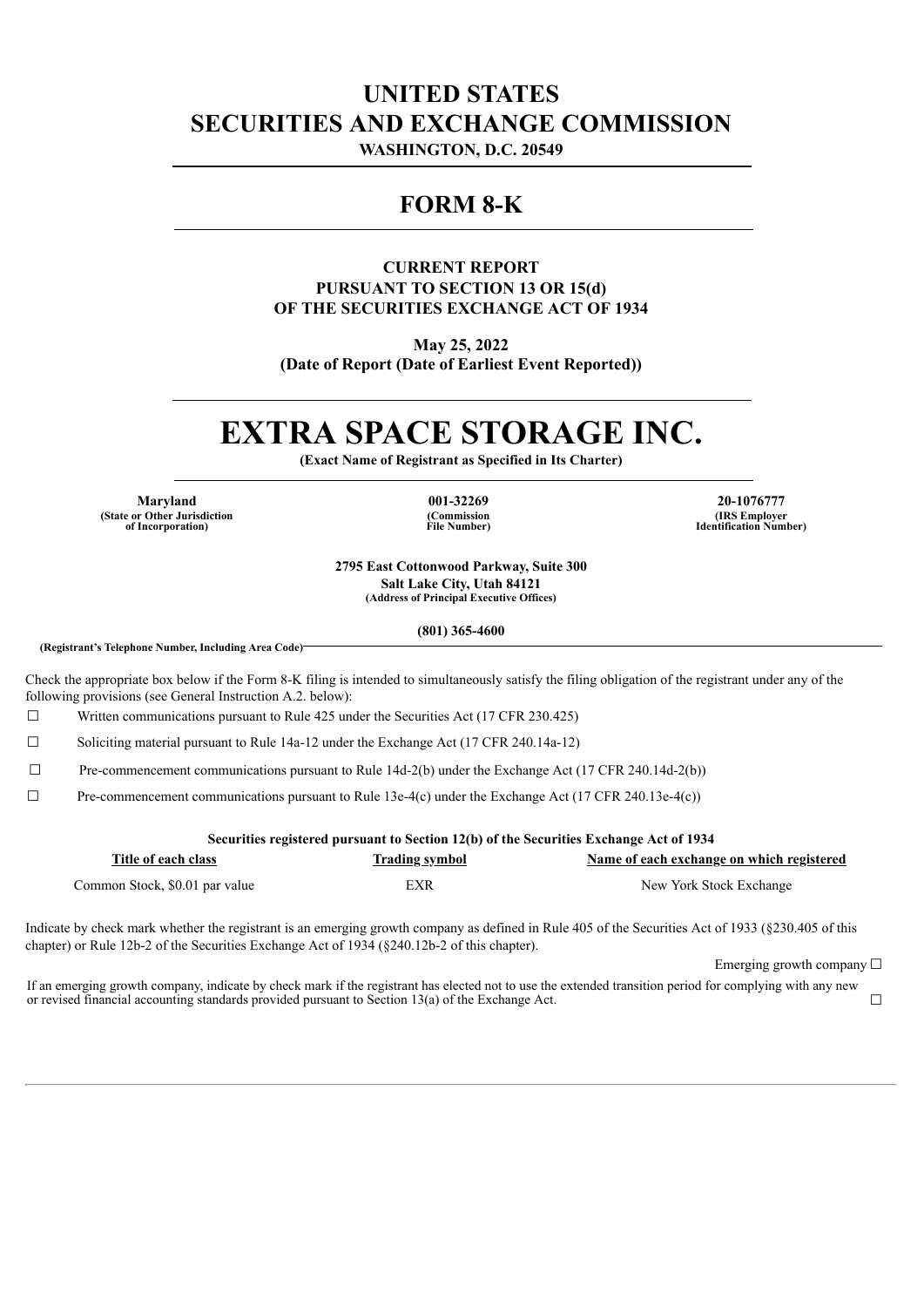#### **ITEM 5.07 Submission of Matters to a Vote of Security Holders**

The 2022 annual meeting of stockholders of Extra Space Storage Inc. (the "Company") was held on May 25, 2022. Set forth below is a brief description of each matter voted on at the meeting and the final voting results.

**Proposal 1.** The election of nine members of the Company's board of directors for terms expiring at the 2023 annual meeting of stockholders and until their successors are duly elected and qualify.

| Director              | Votes For     | <b>Votes Against</b> | Votes Abstain | <b>Broker Non-Vote</b> |
|-----------------------|---------------|----------------------|---------------|------------------------|
| 1. Kenneth M. Woolley | 112,595,065   | 4,332,236            | 95,018        | 5,432,943              |
| 2. Joseph D. Margolis | 116, 177, 895 | 750,199              | 94.225        | 5,432,943              |
| 3. Roger B. Porter    | 102,985,955   | 13,939,303           | 97,061        | 5,432,943              |
| 4. Joseph J. Bonner   | 113,770,474   | 3,153,665            | 98,180        | 5,432,943              |
| 5. Gary L. Crittenden | 104,736,772   | 9,661,249            | 2,624,298     | 5,432,943              |
| 6. Spencer F. Kirk    | 115,050,397   | 1,874,827            | 97,095        | 5,432,943              |
| 7. Dennis J. Letham   | 115,336,394   | 1,586,484            | 99,441        | 5,432,943              |
| 8. Diane Olmstead     | 115,847,982   | 1,076,691            | 97,646        | 5,432,943              |
| 9. Julia Vander Ploeg | 113,714,956   | 3,210,718            | 96,645        | 5,432,943              |

Proposal 2. The ratification of the Audit Committee's selection of Ernst & Young LLP as the Company's independent registered public accounting firm for 2022.

| votes    | Against                    | votes                | Non-Vote                                                  |
|----------|----------------------------|----------------------|-----------------------------------------------------------|
| . For    | votes                      | Abstain              | – Broket i                                                |
| .050.563 | $\sim$ $\sim$<br>886<br>26 | $\sqrt{2}$<br>$\sim$ | $\overline{a}$<br>$\mathbf{94}$<br>$\Delta'$<br>$-1.34.3$ |

**Proposal 3.** The approval, on an advisory basis, of the compensation paid to the Company's named executive officers, as disclosed in the Company's proxy statement.

| Votes For  | Againsi<br>votes | stain<br>/ote           | Non-<br>- Vote<br>– Broker |
|------------|------------------|-------------------------|----------------------------|
| 16.607.281 | .706.437         | 544<br>14 I<br>$\cdots$ | _                          |